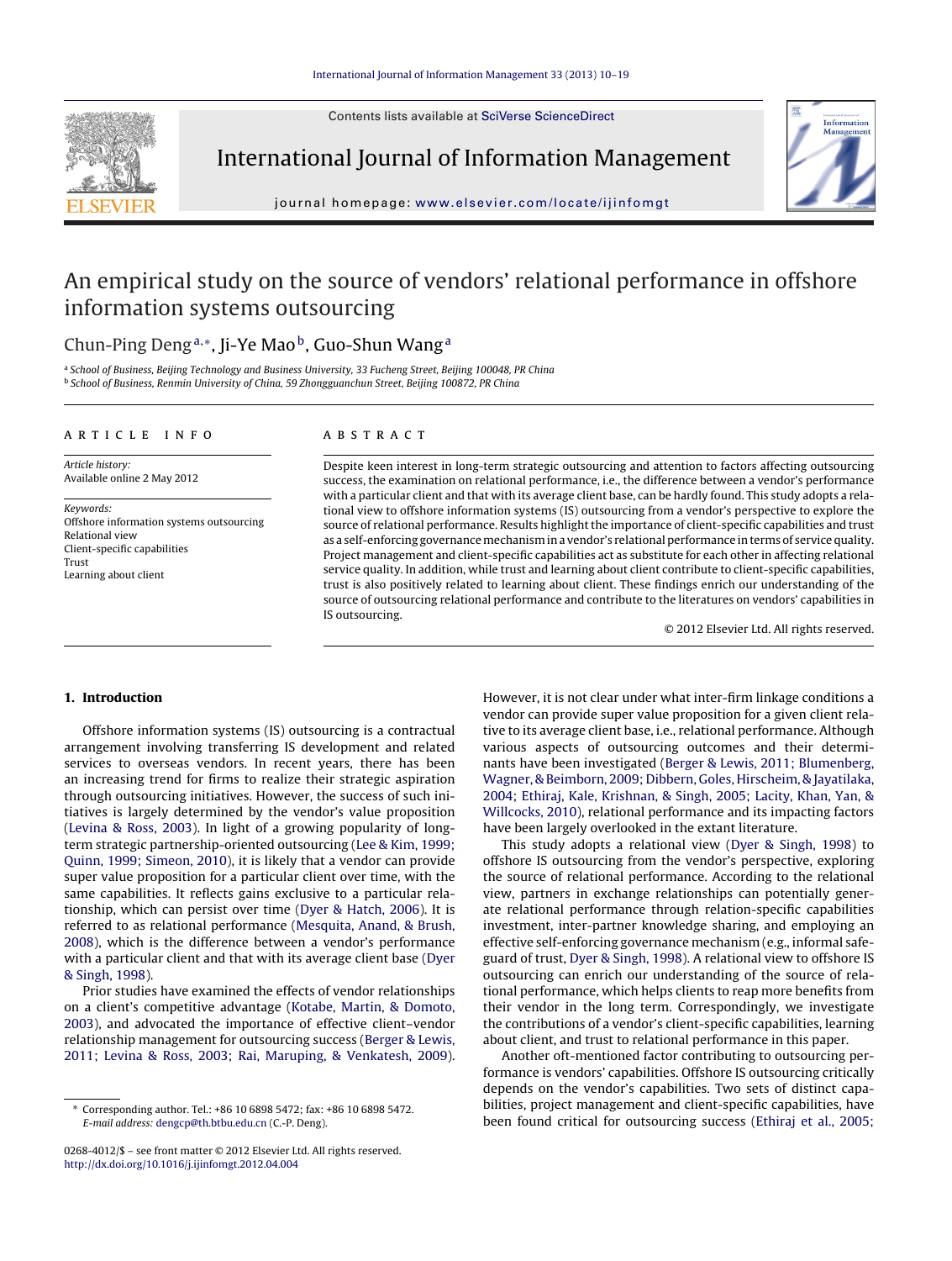[Feeny,](#page--1-0) [Lacity,](#page--1-0) [&](#page--1-0) [Willcocks,](#page--1-0) [2005;](#page--1-0) [Levina](#page--1-0) [&](#page--1-0) [Ross,](#page--1-0) [2003\).](#page--1-0) However, our understanding of the marginal contributions of the different types of capabilities to outsourcing performance is still limited ([Ethiraj](#page--1-0) et [al.,](#page--1-0) [2005\).](#page--1-0) Do the client-specific capabilities and project management capabilities have the same marginal contributions to relational performance in offshore IS outsourcing? Do they play a substitute or complementary role in increasing relational performance? These questions are not well answered in prior literature. Understanding the contribution of each capability helps vendors decide what capabilities to develop with limited learning, financial, and managerial resources. Therefore, we attempt to compare their marginal contributions to relational performance.

This research is conducted in the context of China-based offshore IS outsourcing business. The context is appropriate for developing theories and practical guidelines for several reasons. First, China represents a typical emerging economy, where most vendors have experienced rapid capabilities development ([Zheng,](#page--1-0) [Willcocks,](#page--1-0) [&](#page--1-0) [Yang,](#page--1-0) [2010\),](#page--1-0) which is ideal for this research on the vendor's capabilities and relational performance. Most existing literature adopts the client's perspective, which makes it hard to observe and test the relational performance and antecedents of it. Second, the focal context is a knowledge extensive business, which entails a high level of human resource specificity ([Williamson,](#page--1-0) [1985\).](#page--1-0) Most Chinese vendors, with a relationship-oriented business culture, are involved in long-term strategic partnerships, which facilitate learning about client, trust and client-specific capabilities development, and therefore relational performance generation. Lastly, the extant literature focuses on the offshore IS outsourcing to India vendors, especially U.S.–India business, whereas offshoring to Chinese vendors, which are mostly small to medium sized with limited resources, is under studied. Therefore, this research can broaden our understanding of different offshoring settings.

This paper is organized as follows. Next, Section 2 presents a literature review and the theoretical framework for this research. Subsequently, Section [3](#page--1-0) describes the research methods including the measurement development process and survey. Then, results of data analysis are offered in Section [4.](#page--1-0) Section [5](#page--1-0) follows with the discussion and conclusions.

### **2. Theoretical framework**

### 2.1. Relational view of offshore IS outsourcing

Because of the challenges in cross-nation collaboration, how to achieve success has been one of the central issues in offshore IS outsourcing literature [\(King](#page--1-0) [&](#page--1-0) [Torkzadeh,](#page--1-0) [2008;](#page--1-0) [Lacity](#page--1-0) et [al.,](#page--1-0) [2010\).](#page--1-0) IS research on outsourcing success has considered various aspects, such as client characteristics, vendor characteristics, and the vendor-client relationship [\(Levina](#page--1-0) [&](#page--1-0) [Ross,](#page--1-0) [2003\).](#page--1-0) Particularly, considerable efforts have been devoted to investigating the role of a vendor's value proposition potential and the relational factors in outsourcing success, such as the vendor's capabilities in providing value proposition ([Levina](#page--1-0) [&](#page--1-0) [Ross,](#page--1-0) [2003\),](#page--1-0) partnership quality ([Lee](#page--1-0) [&](#page--1-0) [Kim,](#page--1-0) [1999\),](#page--1-0) relationship governance ([Gopal](#page--1-0) [&](#page--1-0) [Koka,](#page--1-0) [2009;](#page--1-0) [Poppo](#page--1-0) [&](#page--1-0) [Zenger,](#page--1-0) [2002\),](#page--1-0) cultural differences [\(Berger](#page--1-0) [&](#page--1-0) [Lewis,](#page--1-0) [2011\),](#page--1-0) social embeddedness ([Rai](#page--1-0) et [al.,](#page--1-0) [2009\),](#page--1-0) and relational asset and capability ([Fink,](#page--1-0) [2010\).](#page--1-0)

However, despite a growing interest in these relational factors and vendors' value proposition, it remains unclear under what inter-firm linkage conditions vendors can offer super value proposition for a given client. As outsourcing arrangement runs towards strategic oriented ([Willcocks](#page--1-0) [&](#page--1-0) [Kern,](#page--1-0) [1998\),](#page--1-0) this gap limits our understanding of how clients can achieve competitive advantage through outsourcing initiatives. By considering what antecedents promote vendors' super value proposition, both vendors and their client can start to build strong collaborative relationships aimed at achieving competitive advantage.

This paper specifically demonstrates that certain factors pertaining to a specific relationship can result in different levels of vendor performance among different clients of the same vendor. We adopt the relational view to explore the source of relational performance heterogeneity from the vendor's perspective ([Dyer](#page--1-0) [&](#page--1-0) [Singh,](#page--1-0) [1998;](#page--1-0) [Lavie,](#page--1-0) [2006\).](#page--1-0) The relational view can be a relevant and sound theoretical lens for investigating relational performance owning to its emphasis on long-term strategic collaboration with repeated exchanges and its focus on the role of idiosyncratic relational factors pertaining to a specific relationship in relational performance generation.

The relational view was proposed to explain the differences in interorganizational performance across exchange partnerships. According to the relational view, those relational factors reflecting idiosyncratic inter-firm linkages can be the clues to understand the source of performance heterogeneity across trading partnerships [\(Dyer](#page--1-0) [&](#page--1-0) [Singh,](#page--1-0) [1998\).](#page--1-0) Relational performance can be created through investing in relation-specific assets and capabilities, knowledge sharing, and setting up effective relationship governance mechanisms to safeguard the relational performance gains [\(Dyer](#page--1-0) [&](#page--1-0) [Singh,](#page--1-0) [1998\).](#page--1-0) Evidence has also been found in strategic alliances concerning their importance in relational performance generation ([Dyer](#page--1-0) [&](#page--1-0) [Chu,](#page--1-0) [2003;](#page--1-0) [Dyer](#page--1-0) [&](#page--1-0) [Hatch,](#page--1-0) [2006;](#page--1-0) [Dyer](#page--1-0) [&](#page--1-0) [Nobeoka,](#page--1-0) [2000;](#page--1-0) [Kale,](#page--1-0) [Dyer,](#page--1-0) [&](#page--1-0) [Singh,](#page--1-0) [2002\).](#page--1-0)

### 2.2. Source of outsourcing relational performance

Relationship-specific assets in the relational view can be operationalized as client-specific capabilities in our focal context. The relational view has recognized inter-firm learning as another source of relational performance. Those relationships with effective knowledge-sharing mechanisms facilitating interorganizational learning are suggested to generate more relational performance. From the vendor's perspective, we argue that learning about client is such a critical source of relational performance in outsourcing. Governance is also deemed to be a critical enabler for the creation of relational performance, especially the informal self-enforcing safeguard of trust. Trust lies in the center of the outsourcing relationship literature. Trust can be more conductive to safeguard and generate relational performance than the third-party enforcing mechanisms [\(Dyer](#page--1-0) [&](#page--1-0) [Singh,](#page--1-0) [1998\).](#page--1-0) As such, it is incorporated as another source of outsourcing relational performance.

The three factors mentioned above, i.e., client-specific capabilities, learning about client, and trust, cover three sources of relational performance put forth by [Dyer](#page--1-0) [and](#page--1-0) [Singh](#page--1-0) [\(1998\).](#page--1-0) They are coherently linked in that client-specific capabilities and learning about client can be the basic conditions for relational performance generation, whereas trust can partially directly generate relational performance through lowering transaction cost and boosting value-creation initiatives, and partially safeguarding relational performance generation through motivating client-specific capabilities investment and promoting learning about client.

Apart from client-specific capabilities, previous work has also identified another set of vendor's capabilities, project management capabilities, critical to offshore IS outsourcing success [\(Ethiraj](#page--1-0) et [al.,](#page--1-0) [2005;](#page--1-0) [Levina](#page--1-0) [&](#page--1-0) [Ross,](#page--1-0) [2003\).](#page--1-0) Client-specific and project management capabilities are different in nature and usage scope, and have different explanatory power in relational performance [\(Mesquita](#page--1-0) et [al.,](#page--1-0) [2008\).](#page--1-0) Therefore, we also attempt to compare their relative contributions to relational performance.

It is imperative for vendors to provide high-quality service to cater for their client's competitive advantage aspiration [\(Gopal](#page--1-0) [&](#page--1-0) [Koka,](#page--1-0) [2009\).](#page--1-0) As such, outsourcing service quality is central to both the vendor and client's concern ([Poston,](#page--1-0) [Kettinger,](#page--1-0) [&](#page--1-0) [Simon,](#page--1-0) [2009;](#page--1-0)